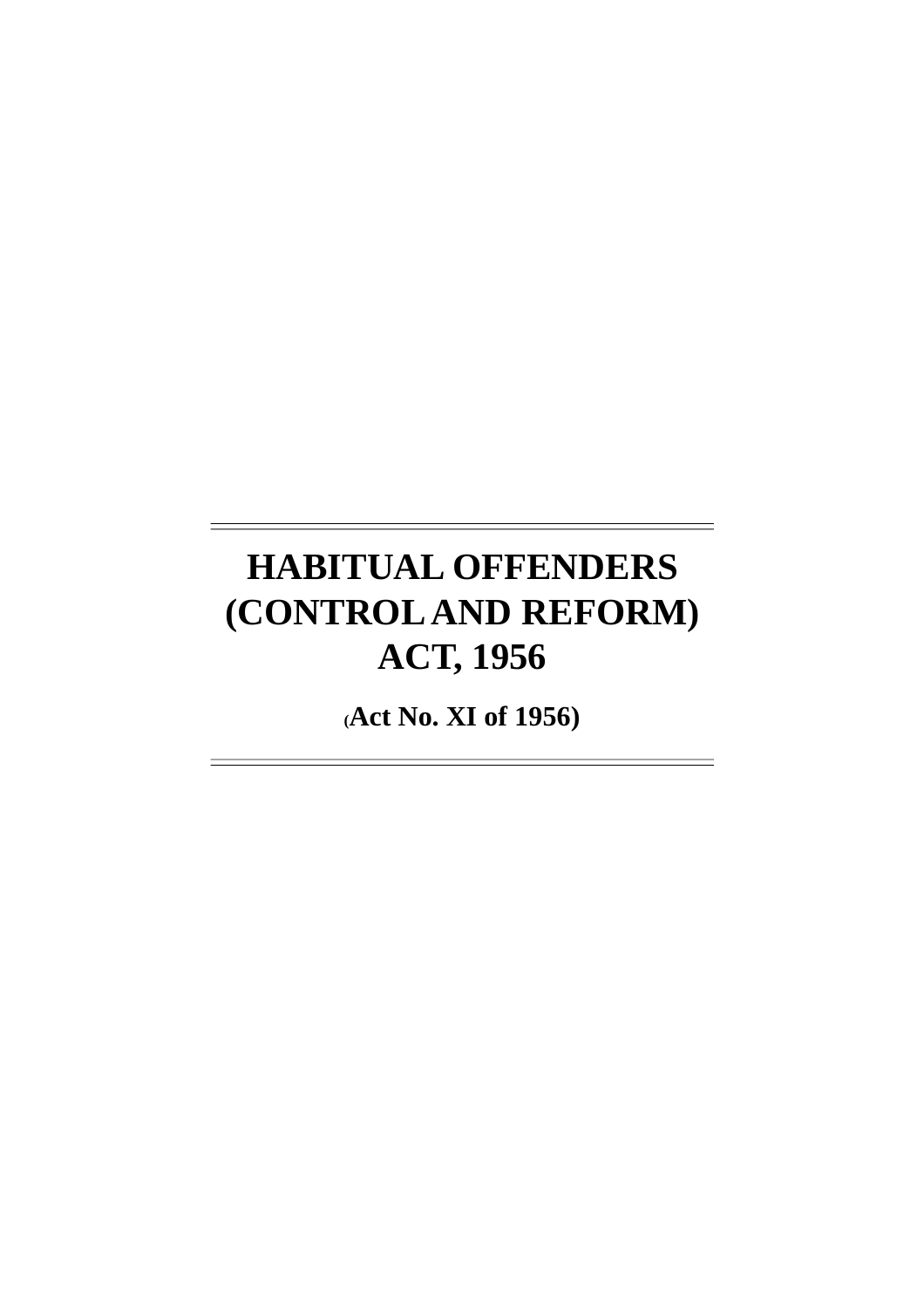## **THE JAMMU AND KASHMIR HABITUAL OFFENDERS (CONTROL AND REFORM) ACT, 1956**

## **(Act No. XI of 1956)**

## **CONTENTS**

## *Preamble.*

### **SECTION.**

## **SECTION.**

- 1. Short title, extent and commencement.
- 2. Definitions.
- 3. Registration of habitual offenders.
- 4. Restriction on registration.
- 5. Procedure in making register.
- 6. Charge of register.
- 7. Alterations in register.
- 8. Complaints of entry in register.
- 9. Power to take finger print expressions, photographs and foot-prints at any time.
- 10. Registered persons to report themselves or notify their place of residence.
- 11. Power to restrict movements of or settle registered persons.
- 12. Power to vary specified area or place of residence.

13. Verification of presence of registered person within prescribed areas or place of residence.

#### **Settlement and Schools**

- 14. Power to place registered persons in settlements.
- 15. Power to discharge or transfer persons from settlement or school.

#### **Rules**

16. Power to make rules.

#### **Penalties and Procedure**

- 17. Penalties for failure to comply with terms of notice under section 5 or section 7.
- 18. Penalties for breach of rules.
- 19. Arrest of registered persons beyond prescribed limits.
- 20. Duties to report arrival and departure.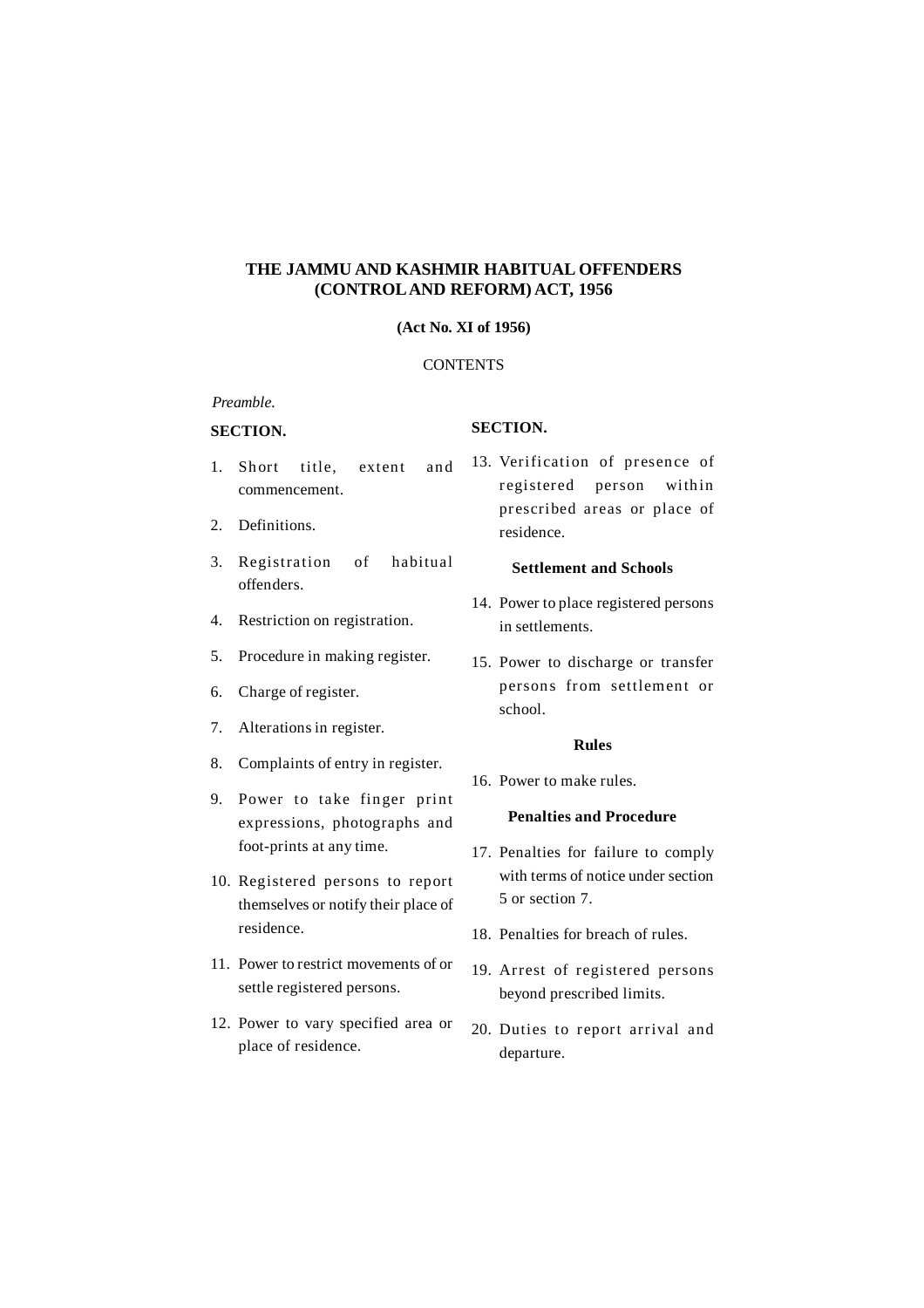## **SECTION.**

## **SECTION.**

–––––––

- 21. Penalty for breach of such duties.
- 22. Repeal and saving.
- 23. Bar of jurisdiction of Courts in questions relating to certain notifications.
- 24. Saving of certain orders.
- 25. Saving of existing rules.

SCHEDULE.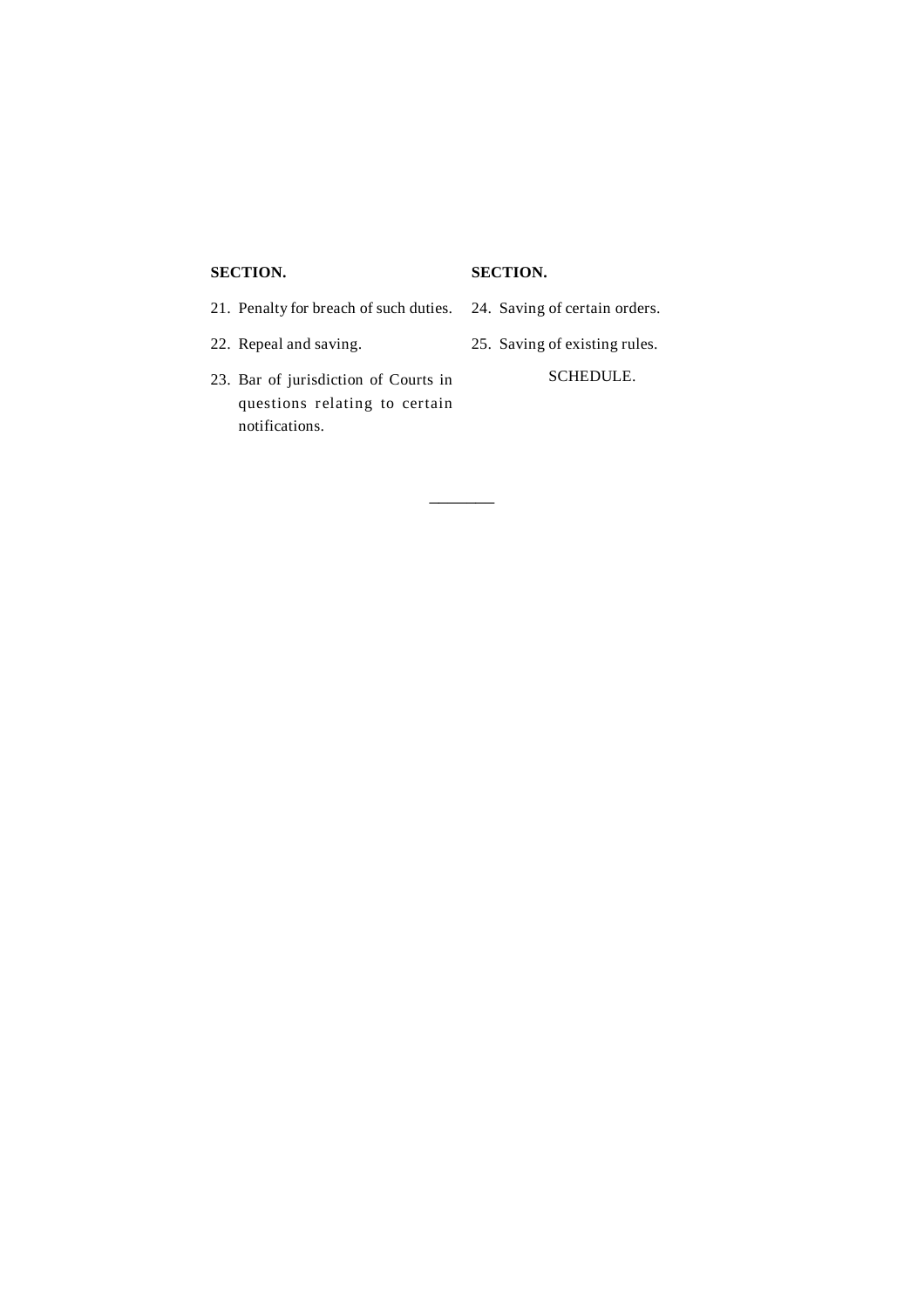## **THE JAMMU AND KASHMIR HABITUAL OFFENDERS (CONTROL AND REFORM) ACT, 1956**

#### **(Act No. XI of 1956)**

*[Received the assent of the Sadar-i-Riyasat on 17th May, 1956 and published in Government Gazette dated 31st May, 1956].*

An Act to provide for the registration of habitual offenders in the State of Jammu and Kashmir and for imposing certain restrictions on them.

Be it enacted by the Jammu and Kashmir State Legislature in the Seventh Year of the Republic of India as follows : —

1. *Short title, extent and commencement.––*(1) This Act may be called the Jammu and Kashmir Habitual Offenders (Control and Reform) Act, 1956.

(2) It shall extend to the whole of the Jammu and Kashmir State.

(3) It shall come into force on 1st April, 1956.

2. *Definitions.––*(1) "Code" means the Code of Criminal Procedure (Act XXIII of 1989) ;

(2) "Habitual offender" means a person—

- (a) who, during any continuous period of five years, whether before or after the commencement of this Act, has been convicted and sentenced to imprisonment more than twice on account of any one or more of the offences mentioned in the Schedule to this Act committed on different occasions and not constituting parts of same transaction ; and
- (b) who has, as a result of such convictions, suffered imprisonments at least for a total period of twelve months.

*Explanation* (1)—A conviction which has been set aside in appeal or revision and any imprisonment suffered in connection there with shall not be taken into account for the above purpose.

*Explanation* (2)*––*In computing the period of five years, any periods spent in jail either under a sentence of imprisonment or under detention shall not be taken into account;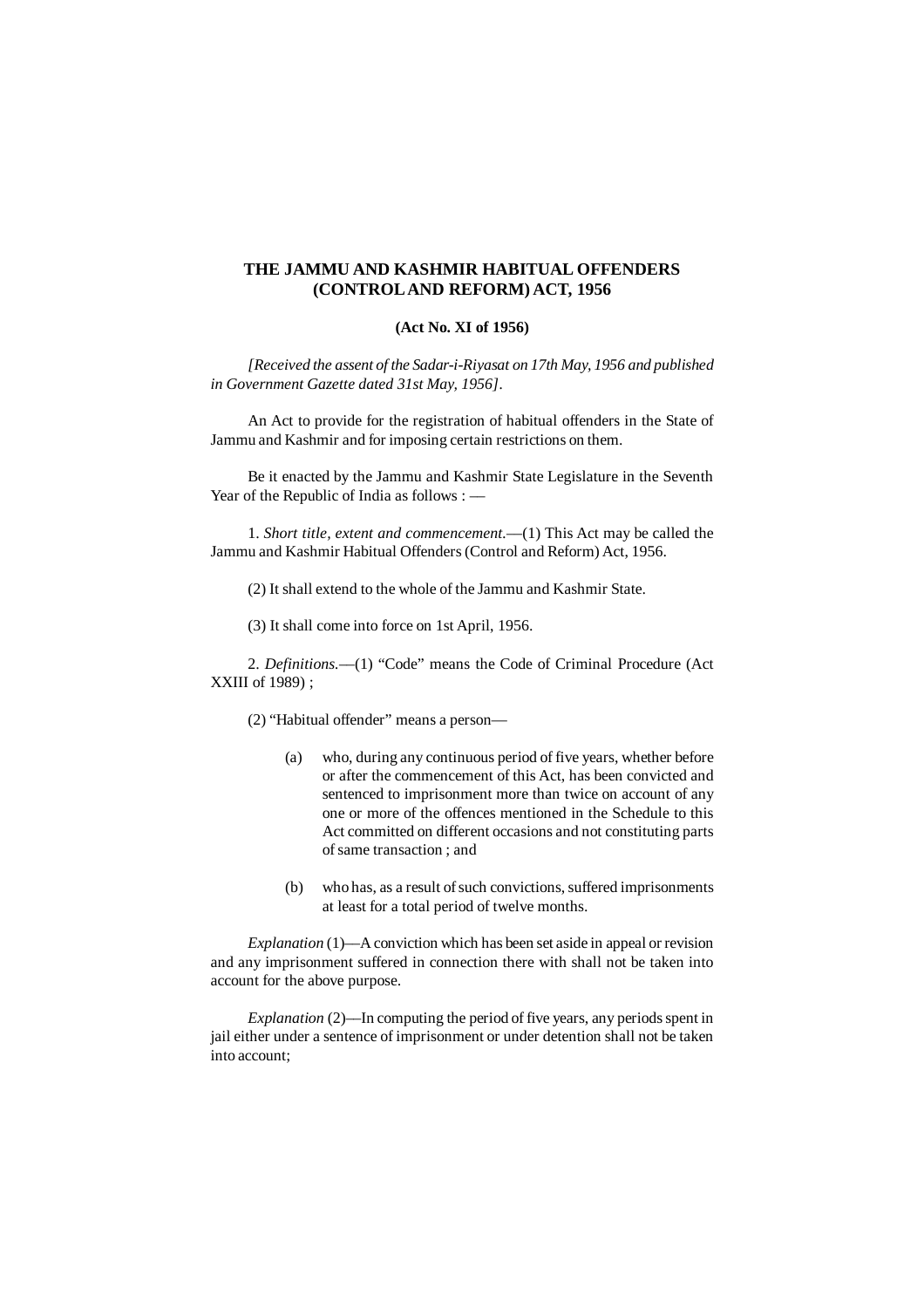(3) "registered person" means a person registered under this Act as a habitual offender ;

(4) "prescribed" means prescribed by rules made under this Act ;

(5) words and expressions used but not defined in this Act shall have the meanings assigned to them in the Code.

3. *Registration of habitual offenders.––*The Government may direct the District Magistrate to make or cause to be made a register of habitual offenders within his district.

4. *Restriction on registration.––*No person shall be registered under this Act if more than six months have elapsed since the expiration of the sentence of imprisonment relating to his last conviction.

5. *Procedure in making register.––*Upon receiving a direction under section 3, the District Magistrate shall publish a notice in the prescribed manner calling upon habitual offenders––

- (i) to appear at a time and place specified therein before the person appointed by him in this behalf,
- (ii) to give to that person such information as may be necessary to enable him to complete the register, and cause a register of habitual offenders to be prepared :

Provided that before entering the name of any person in such register the District Magistrate or a Magistrate not below the rank of second class (Magistrate) appointed by him in this behalf shall give him a reasonable opportunity to show cause why such entry should not be made.

6. *Charge of register.*––The register, when made, shall be placed in the keeping of the Superinten-dent of Police of the District, who may, from time to time, report to the District Magistrate such alterations as ought in his opinion to be made therein by way of addition or erasure.

7. *Alterations in register.––*(1) After the register has been placed in the keeping of the Superintendent of Police and subject to the provisions of section 8, no person's name shall be added to the register, and no registration shall be cancelled except by, or under an order in writing of, the District Magistrate.

(2) Before the name of any person is added to the register under this section,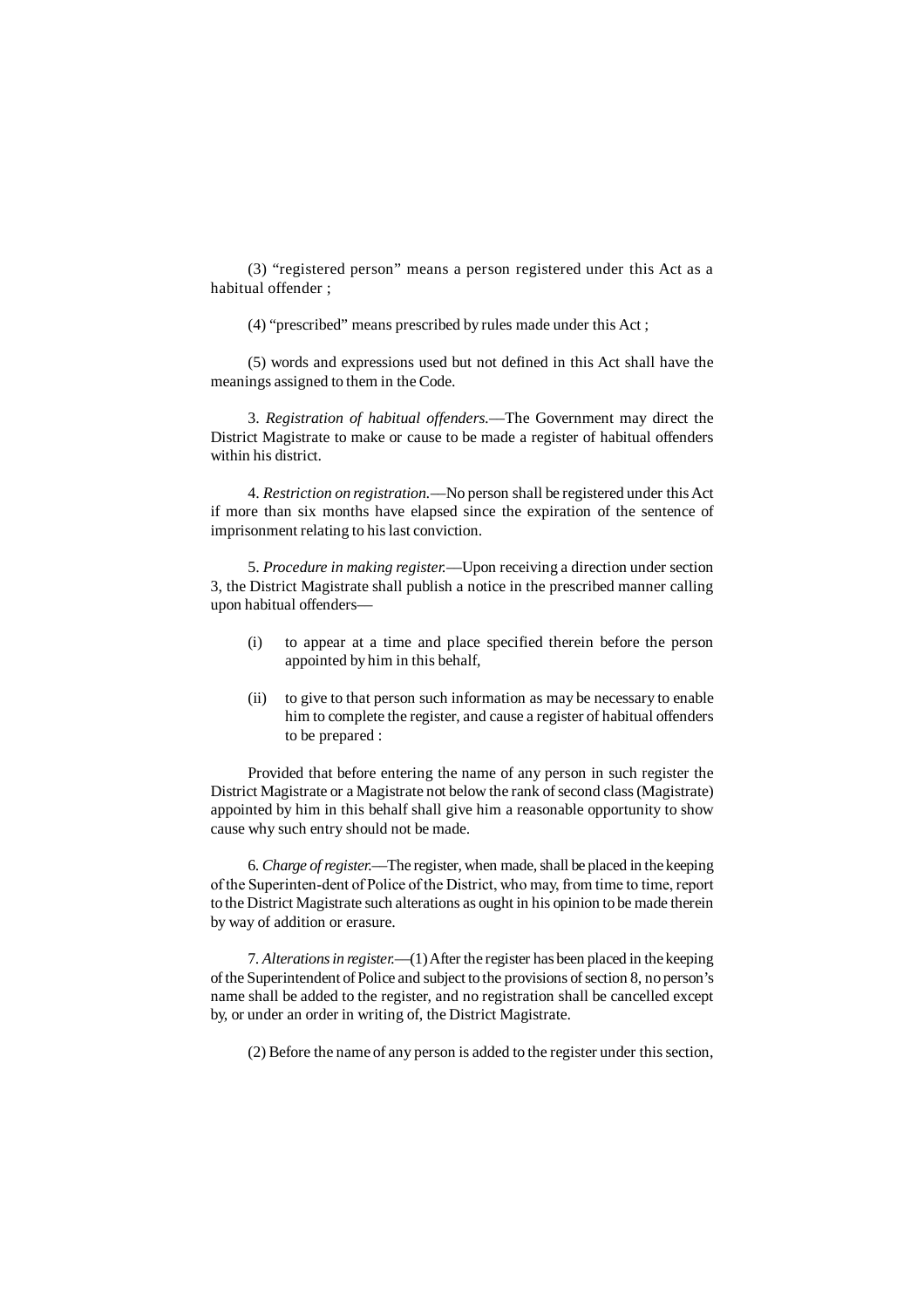the District Magistrate shall give notice in the prescribed manner to the person concerned––

- (a) to appear before him or any authority appointed by him in this behalf at a time and place therein specified ;
- (b) to give to him or such authority such information as may be necessary to enable the entry to be made :

Provided that before adding the name of any person to such register, the District Magistrate or a person not below the rank of a Second Class Magistrate appointed by him in this behalf shall give him a reasonable opportunity to show cause why such addition should not be made.

8. *Complaints of entry in register.––*Any person aggrieved by any entry made, or proposed to be made, in such register, either when the register is first made or subsequently, may represent to the <sup>1</sup>[Commissioner of the Province] against such an entry, who shall retain such person's name on the register, or enter it therein or erase it therefrom as he may think fit :

Provided that the Government shall be competent, either on its own motion, or on an application made in this behalf by the aggrieved person to confirm, alter or rescind any order passed by the <sup>1</sup>[Commissioner.]

9. *Power to take finger impressions, photographs and foot-prints at any time.––*The District Magistrate or any officer appointed by him in this behalf may at any time order the finger impressions, photographs and foot-prints of any registered person to be taken.

10. *Registered persons to report themselves or notify their place of residence.––*(1) The District Magistrate may, in respect of any registered person, give either one, or both, of the following directions, namely that every such person shall in the prescribed manner––

- (a) report himself at fixed intervals, and
- (b) notify his place of residence and any change or intended change of residence, and any absence or intended absence from his residence :

Provided that no such order shall be made for a term exceeding three years, nor shall it be made unless the necessity for making it has been established to the

<sup>1.</sup> Now Divisional Commissioner.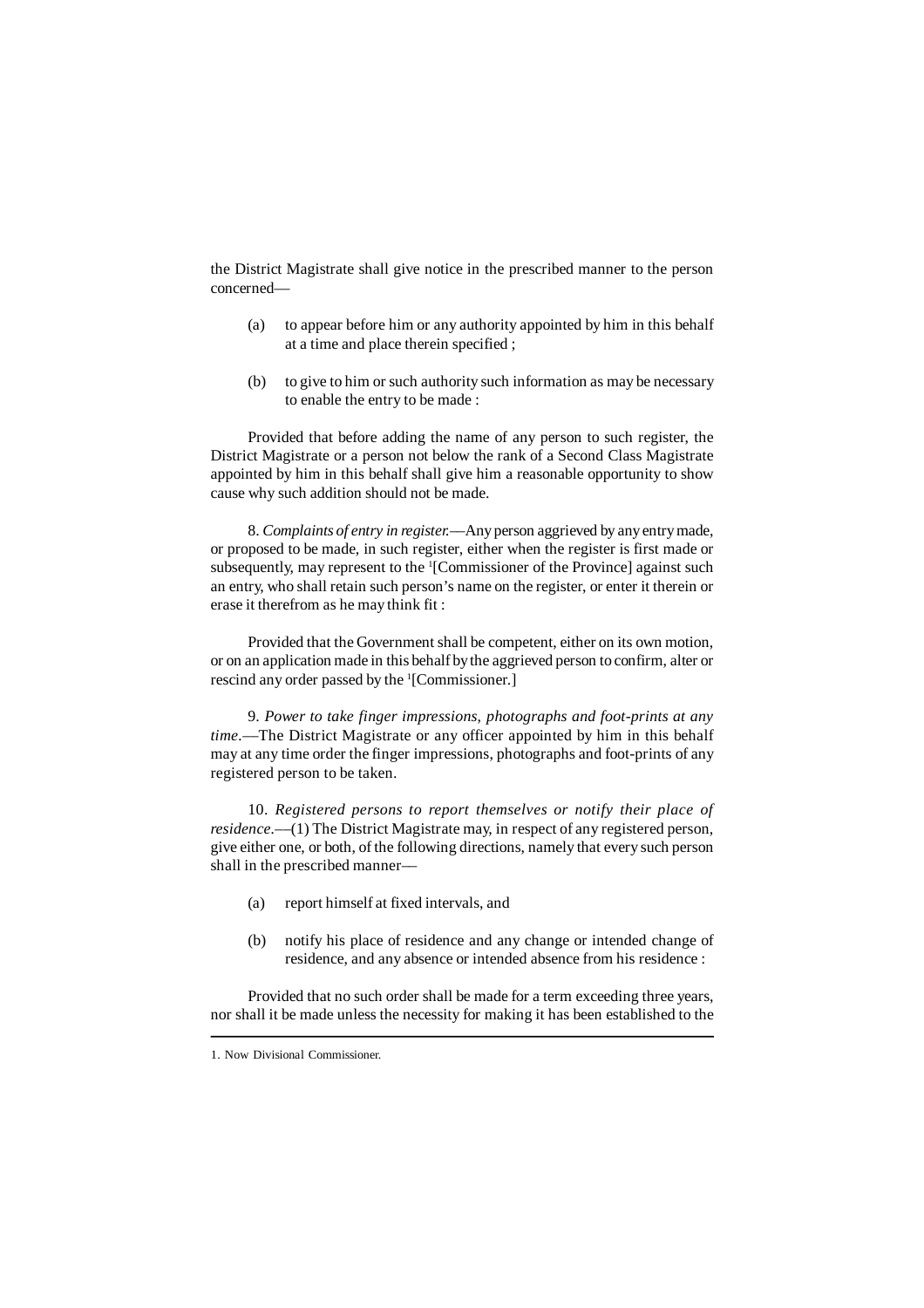satisfaction of the District Magistrate, after an enquiry held by such author-ity and in such manner as may be prescribed.

(2) Where a registered person in respect of whom the District Magistrate has issued a direction under sub-section (1) changes his place of residence to a district other than that in which he has been registered, the provisions of this Act shall apply to him as if he had been registered in that district in pursuance of a direction made under section 3.

(3) Where any such registered person changes his place of the residence to a district other than that in which he has been registered, the relevant entry in the register shall be transferred to the Superintendent of Police of that District.

11. *Power to restrict movements of or settle registered persons.*––(1) If the Government considers that it its expedient that any registered person should be––

- (a) restricted to any specified area, or
- (b) settled in any place of residence, the Government may, by notification in the Government Gazette, declare that such person shall be restricted to the area specified in the notification or shall be settled in the place of residence so specified, as the case may be :

Provided that no such declaration shall have effect for a period in excess of three years.

(2) Before making any such declaration, the Government shall consider the following matters in an inquiry held by such authority and in such manner as may be prescribed : ––

- (i) the nature and the circumstances of the offences in which the registered person is believed to have been concerned ;
- (ii) whether the registered person follows any lawful occupation, and whether such occupation is a real occupation or merely a pretence for the purpose of facilitating the commission of crimes ;
- (iii) the suitability of the restricted area, or of the place of residence, as the case may be, which it is proposed to specify in the notification ;
- (iv) the manner in which it is proposed that the person to be restricted or settled shall earn his livelihood within the restricted area or in the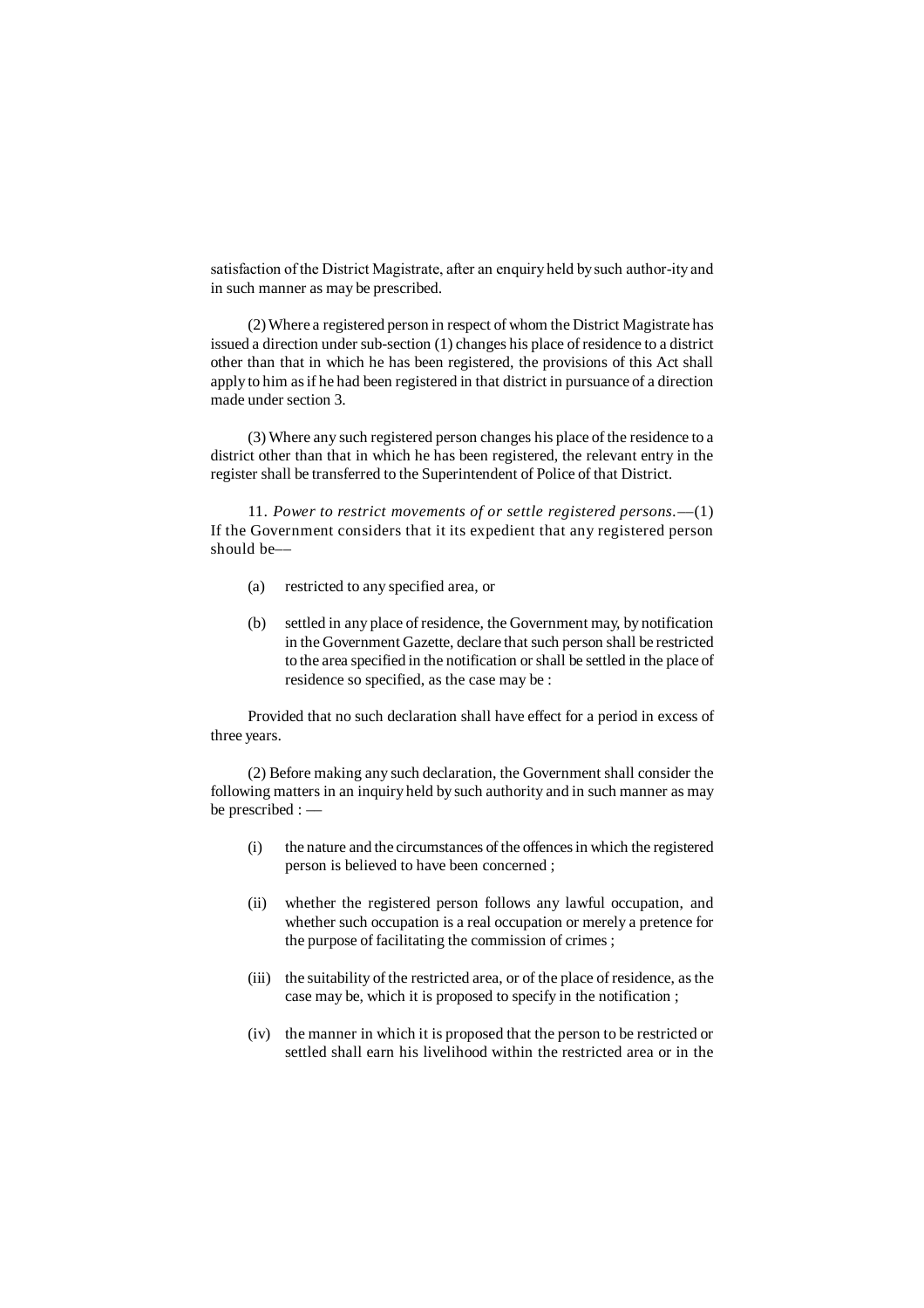place of residence, and the adequacy of the arrangements which are proposed therefor.

12. *Power to vary specified area or place of residence.––*The Government may, by a like notification, vary the terms of notification issued by it under section 11 for the purposes of specifying another restricted area or another place of residence, as the case may be, and any officer empow-ered in this behalf by Government may, by order in writing, vary any notifica-tion made under section 11 or under this section for the purposes of specifying another restricted area, or, as the case may be, another place of residence in the same district.

13. *Verification of presence of registered person within prescribed areas or place of residence.––*Every registered person whose movements have been restricted or who has been settled in a place of residence under the provisions of this Act shall attend at such place and at such time and before such person as may be directed in this behalf.

## SETTLEMENTS AND SCHOOLS

14. *Power to place registered persons in settlements.––*(1) The Government may establish industrial, agricultural or reformatory settlements and schools and may order to be placed in such settlement or school any registered person :

Provided that no such order shall be made unless the necessity for making it has been established to the satisfaction of the Government after an enquiry held by such authority and in such manner as may be prescribed.

(2) No order under sub-section (1) shall be for a term exceeding five years.

15. *Power to discharge or transfer persons from settlements or schools.––* The Government or any officer authorised by it in this behalf may, at any time, by general or special order, direct any person who may be in any indus-trial, agricultural, or reformatory settlement or school in the State, ––

- (a) to be discharged, or
- (b) to be transferred to some other settlement or school in the State.

#### RULES

16. *Power to make rules.––*(1) The Government may make rules to carry out the purposes and objects of this Act.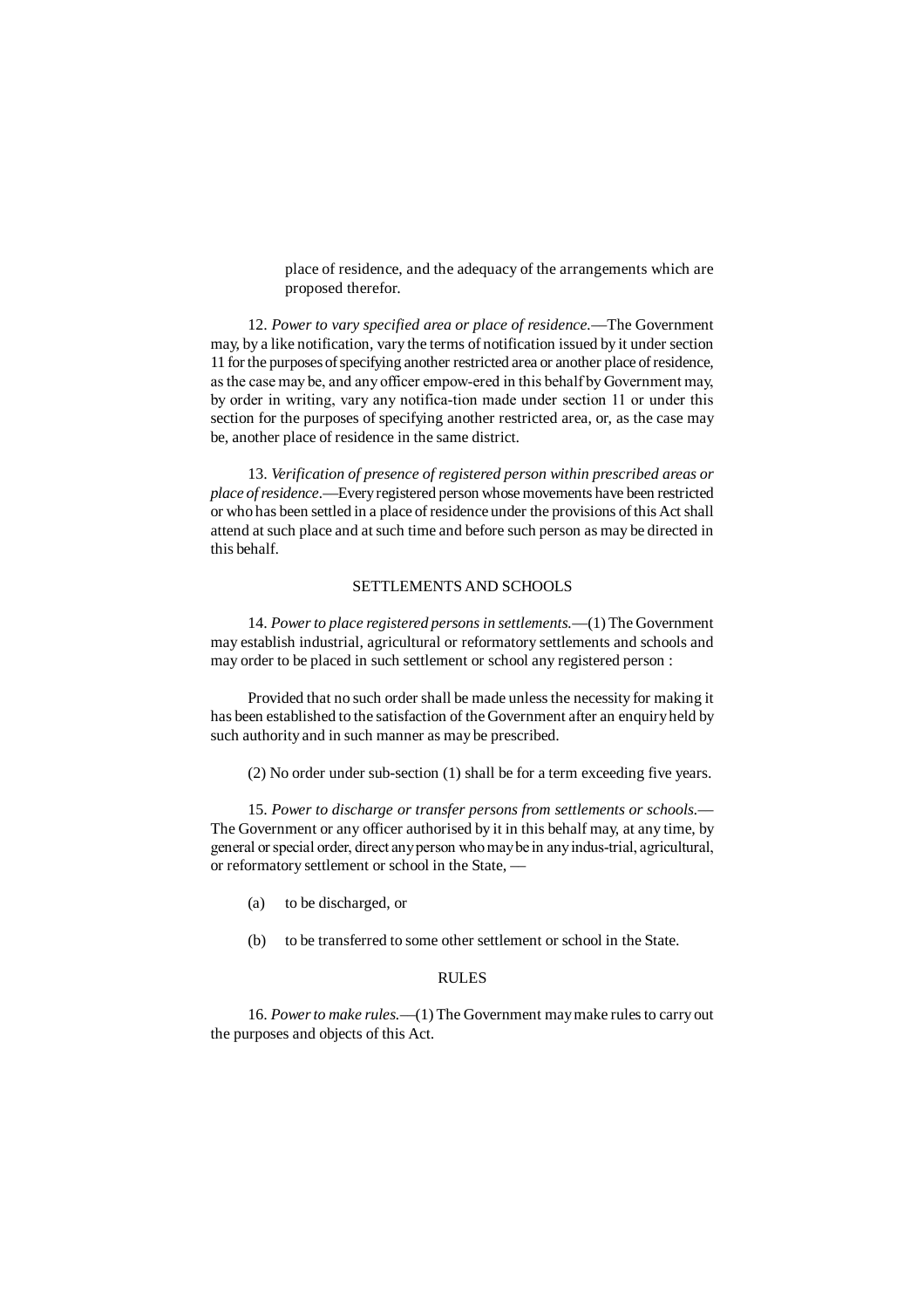(2) In particular and without prejudice to the generality of the foregoing power such rules may provide for or regulate––

- (a) the form and contents of the register referred to in section 3 ;
- (b) the manner in which the notice referred to in section 5 shall be published and the means by which the persons whom it concerns, and the village headman, village watchman and landowners and occupiers of the village in which such persons reside, and the agents of such landowners or occupiers, shall be informed of its publication ;
- (c) the addition of names to the register and the erasure of names therein, and the mode in which the notice referred to in sub-section (2) of section 7 shall be given ;
- (d) the manner in which persons mentioned in section 10 shall report themselves, or notify their residence or any change or intended change of residence, or any absence or intended absence ;
- (e) the nature of the restrictions to be observed by persons whose movements have been restricted by notifications under section 11 or section 12 ;
- (f) the circumstances in which registered persons shall be required to possess and produce, for inspection, certificates of identity and the manner in which such certificates shall be granted ;
- (g) the conditions as to passes under which persons may be permitted to leave the place in which they are settled or restricted ;
- (h) the conditions to be inserted in any such pass in regard to—
	- (i) the places where the holders of the pass may go or reside ;
	- (ii) the persons before whom, from time to time, he shall be bound to report himself ; and
	- (iii) the time during which he may absent himself;
- (i) the place and time at which, and the person before whom, registered persons shall report in accordance with the provisions of section 13 ;
- (j) the authority by whom and the manner in which the inquiry referred to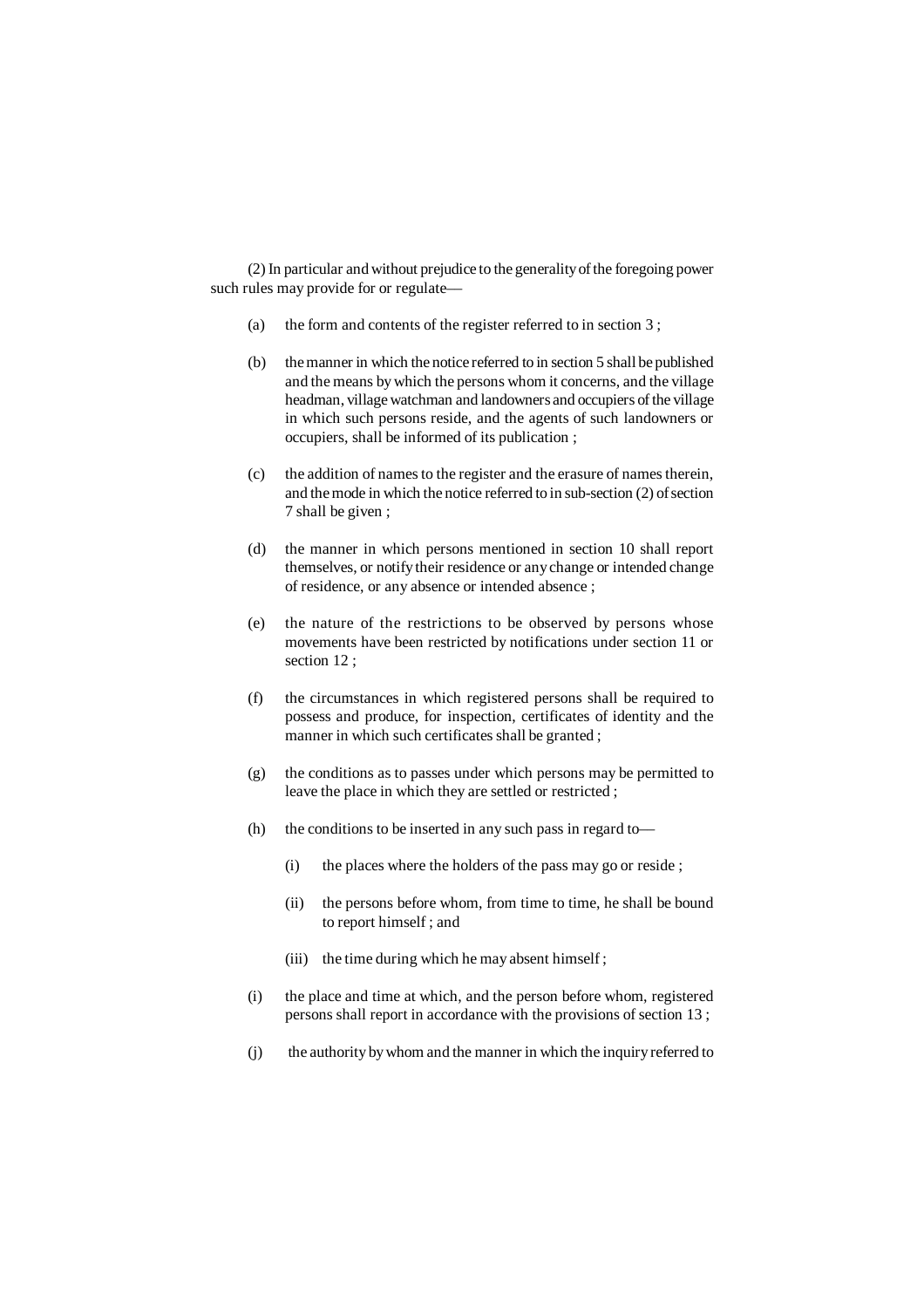in section 14 shall be held ;

- (k) the inspection of the residences and villages of any registered person ;
- (l) the terms upon which registered persons may be discharged from the operation of this Act ;
- (m) the management, control and supervision of industrial, agricultural or reformatory settlements and schools ;
- (n) the works, on which, and the hours during which, persons placed in an industrial, agricultural or reformatory settlement shall be employed, the rate at which they shall be paid, and the disposal, for the benefit of such persons, of the surplus proceeds of their labour ; and
- (o) the discipline to which persons endeavouring to escape from any industrial, agricultural, reformatory settlement or school, or otherwise offending against the rules for the time being in force shall be subject, the periodical visiting of such settlement or school and the removal from it of such persons as are considered expedient to be removed.

#### PENALTIES AND PROCEDURE

17. *Penalties for failure to comply with terms of notice under section 5 or section 7.––*Whoever without lawful excuse, the burden of proving which shall lie upon him, ––

- (a) fails to appear in compliance with a notice issued under section 5 or section 7, or
- (b) intentionally omits to furnish any information required under either of those sections, or
- (c) when required to furnish information under either of those sections, furnishes as true any information which he knows or has reasons to believe to be false, or
- (d) refuses to allow his finger impressions, photographs and foot-prints to be taken by any person acting under an order passed under section 9,

may be arrested without warrant, and shall, on conviction, be punishable with imprisonment for a term which may extend to six months, or with fine which may extend to two hundred rupees, or with both.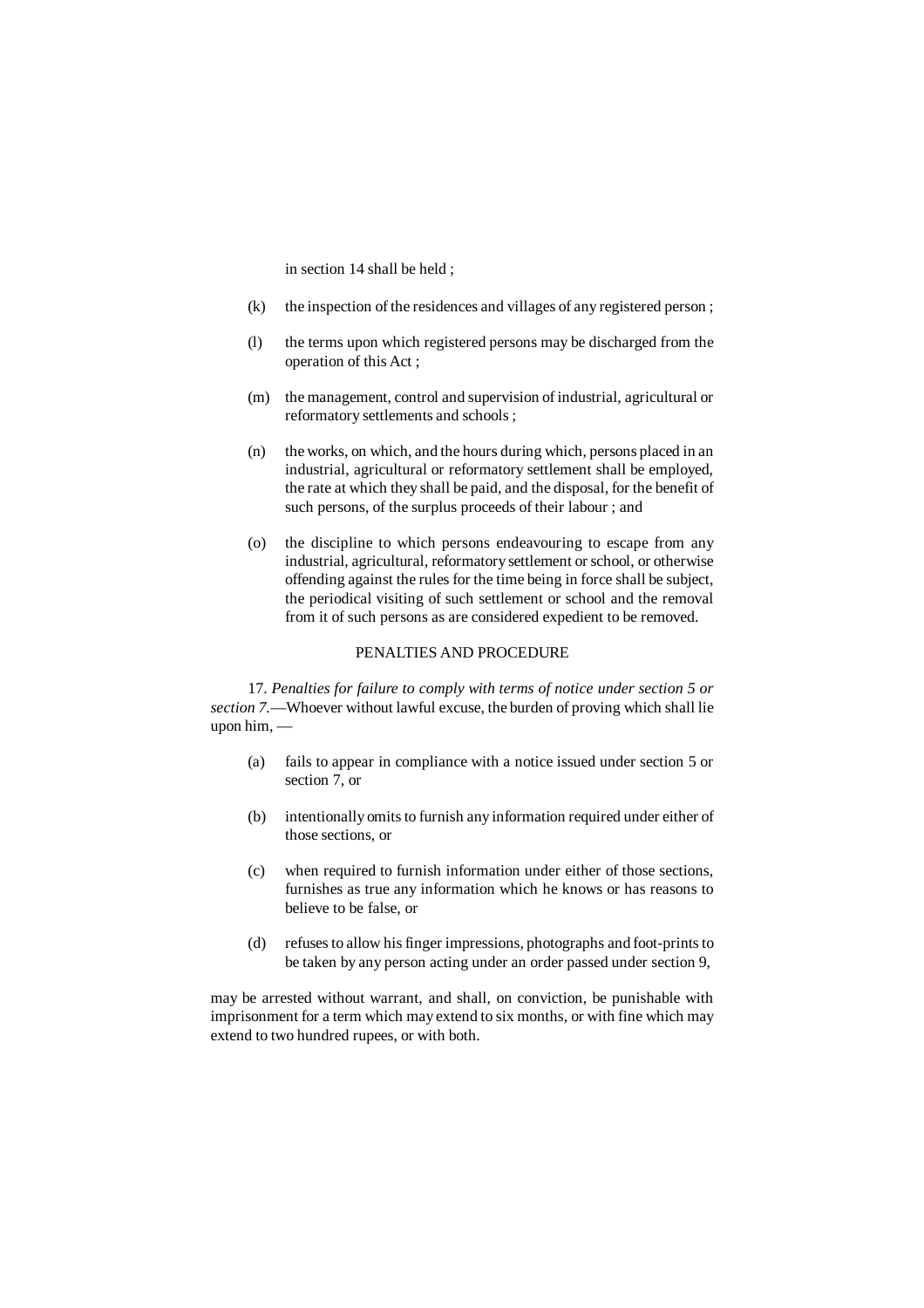18. *Penalties for breach of rules.––*(1) Any registered person who contravenes any rule, notice, direction or order made under this Act, the breach of which is not otherwise provided for, shall be punishable with imprisonment for a term which may extend, ––

- (a) on a first conviction, with imprisonment for a term which may extend to six months, or with fine which may extend to two hundred rupees, or with both ; and
- (b) on any subsequent conviction, with imprisonment for a term which may extend to one year, or with fine which may extend to five hundred rupees, or with both.

(2) Any person who commits an offence made punishable by this section which is not a cognizable offence as defined in the Code may be arrested without a warrant by any officer-in-charge of a police station or by any police officer not below the rank of a Sub-Inspector.

19. *Arrest of registered persons beyond prescribed limits.––*(1) If a registered person is found outside the area or place of residence to which his movements have been restricted or in which he has been settled, in contravention of the conditions, under which he is permitted to leave such area, or who escapes from an industrial, agricultural or reformatory settlement or school in which he has been placed may be arrested without warrant by any police officer, village headman or village watchman, and shall be taken before a Magistrate, within 24 hours of such arrest, and the Magistrate, on proof of the facts, shall order him to be removed to such area or place or to such settlement or school, as the case may be, there to be dealt with in accordance with this Act or any rules made thereunder.

(2) The rules for the time being in force for the removal of prisoners shall apply to all persons removed under this section or under any other provisions of this Act :

Provided that an order from the Government or from the Inspector General of Prisons shall not be necessary for the removal of such persons.

20. *Duties to report arrival and departure.––*Any person, authorised or appointed in this behalf, shall forthwith report to the officer-in-charge of the nearest police station the arrival or departure of––

- (a) a person who has failed to give information in answer to a notice under section 5 of this Act,
- (b) a registered person under this Act.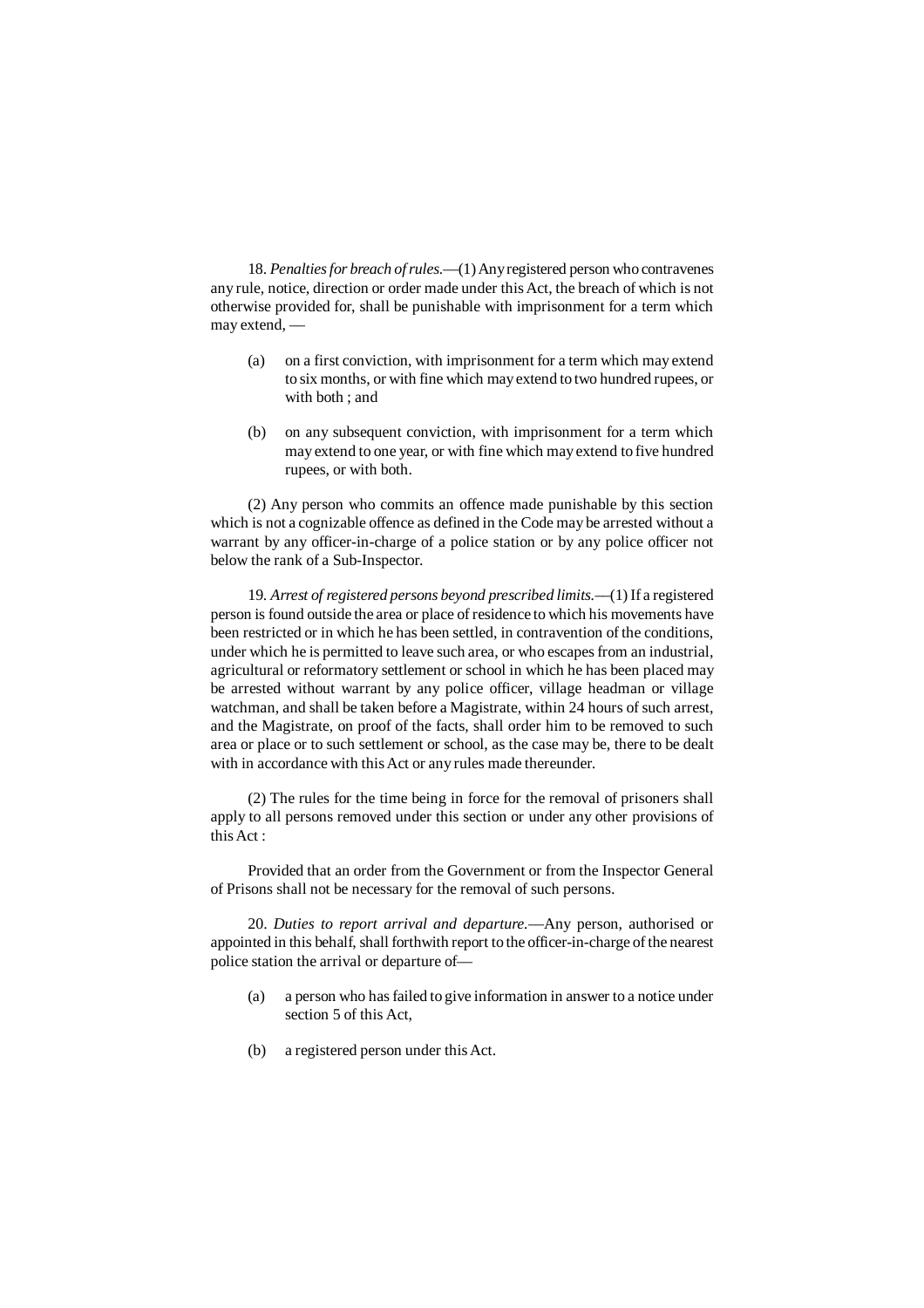21. *Penalty for breach of such duties.––*Any person who fails to comply with the requirements of section 20 shall be deemed to have committed an offence punishable under the first part of section 176 of the Ranbir Penal Code (Act XII of 1989).

22. *Repeal and saving.––*(1) The Jammu and Kashmir Criminal Tribes Act, 1976 (II of 1976) is hereby repealed.

(2) Notwithstanding such repeal, every person who stood registered under that Act at the commencement of this Act and who is habitual offender as defined in sub-section (2) of section 2 of this Act shall be deemed to be a registered person under this Act; provided that more than six months have not elapsed since the expiration of the sentence of imprisonment relating to his last conviction at the time of the commencement of this Act.

(3) With respect to such persons as are referred to in the next preceding subsection, all orders passed under sections 10,12 and 16 of the Criminal Tribes Act, 1976 (Act II of 1976) shall be deemed to have been passed under sections 10,11 and 14 of this Act respectively.

23. *Bar of Jurisdiction of Courts in questions relating to certain notifications.––*No Court shall question the competence of any authority making or issuing any notification, order or direction under this Act.

24. *Saving of certain orders.––*(1) Nothing in this Act shall empower any authority to pass an order under section 10 or section 11 of this Act in respect of a person against whom an order under section 565 of the Code is in force.

(2) No Court shall be competent to pass an order under section 565 of the Code in regard to a person against whom any order under this Act is in force.

25. *Saving of existing rules.––*The rules framed under the Criminal Tribes Act, 1976 (II of 1976), shall continue in force in so far as they are not inconsistent with the provisions of this Act, and shall so remain in force until they are replaced by rules framed under this Act.

#### **SCHEDULE**

(1) All offences mentioned in Chapter XII of the Ranbir Penal Code (Act XII of 1989.)

(2) All offences punishable under the following sections of the Ranbir Penal Code (Act XII of 1989): -